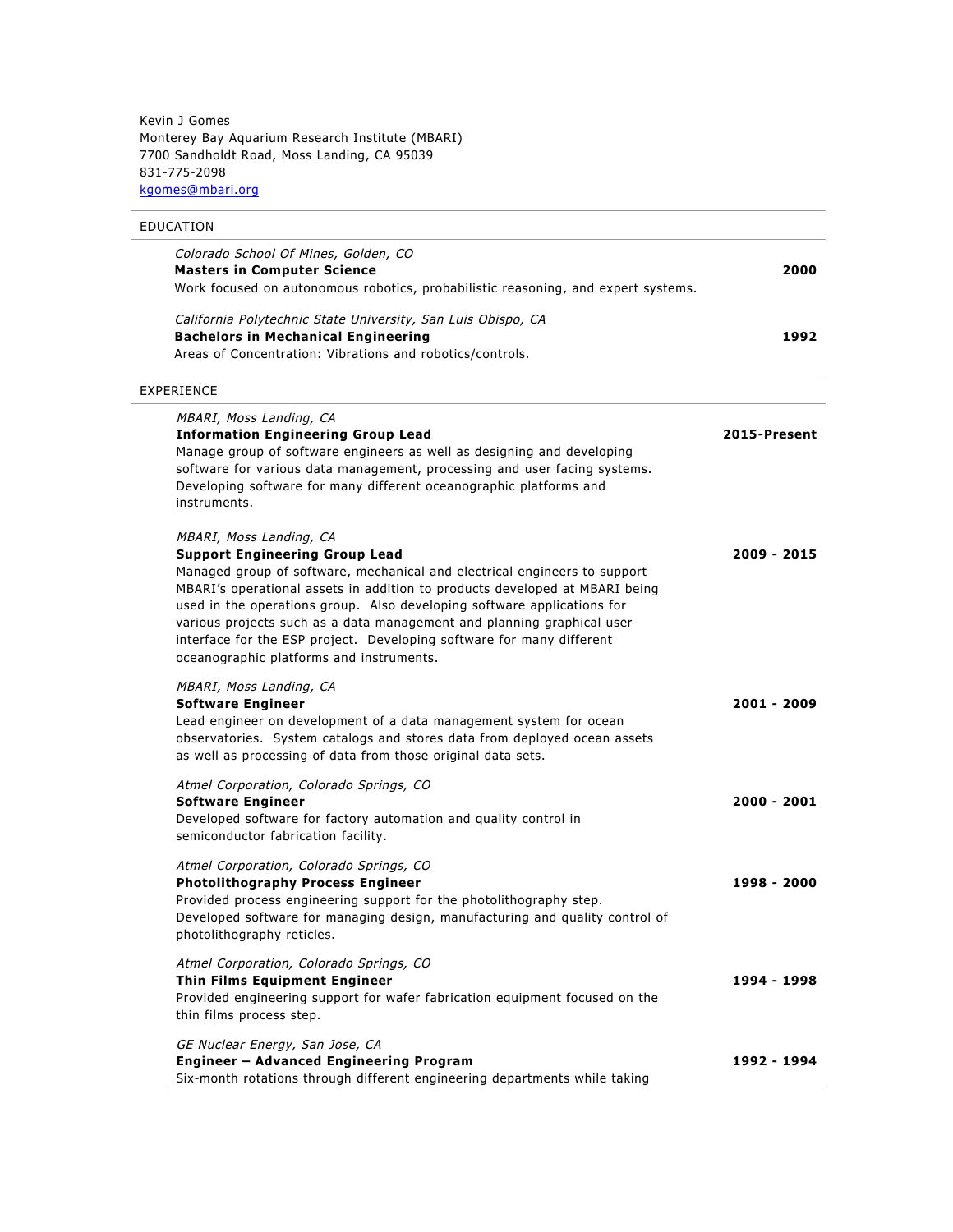work sponsored classes towards master's degree. First rotation was in advanced reactor core design followed by a second rotation in field engineering where I worked with Remotely Operated Vehicles (ROVs) to perform in-core inspection.

#### PUBLICATIONS AND PAPERS

- **Gomes, K.**, D. Cline, D. Edgington, M. Godin, T. Maughan, M. McCann, T. O'Reilly, F. Bahr, F. Chavez, M. Messié, J. Das and K. Rajan (2013). "ODSS: A decision support system for ocean exploration". Proceedings of the Workshop on Data-Driven Decision Guidance and Support Systems (DGSS), 29th Institute of Electrical and Electronics Engineers International Conference on Data Engineering 2013, Brisbane, Australia, 12pp.
- Das J., T. Maughan, M. McCann, M. Godin, T. O'Reilly, M. Messié, F. Bahr, **K. Gomes**, F. Py, J.G. Bellingham, G.S. Sukhatme, and K. Rajan (2011). "Towards mixed-initiative, multi-robot field experiments: Design, deployment, and lessons learned". Proceedings of the International Conference on Intelligent Robots and Systems, San Francisco, CA.
- Edgington, D., Butler, R., Fleury, T., **Gomes, K.**, Graybeal, J., Herlien, R., and Welch, V. (2011). "Observatory Middleware Framework (OMF)" section in book "Remote Instrumentation Services on the e-Infrastructure", pp: 231-239.
- Edgington, D., Butler, R., Fleury, T., **Gomes, K.**, Graybeal, J., Herlien, R., Welch, V. "Observatory Middleware Framework". INGRID 2009, Sardinia, Italy.
- Butler, R., Fleury, T., Welch, V., Graybeal, J., Edgington, D., **Gomes, K.**, Herlien, R. (2008). "Observatory Middleware Framework (OMF)". Poster: 4<sup>th</sup> IEEE International Conference on e-Science, Indianapolis, Indiana. December 2008.
- McCann, M. and **Gomes, K.** (2008) "Oceanographic data provenance tracking with the Shore Side Data System", International Provenance and Annotation Workshop, 2008. Springer Press.
- **Gomes, K.**, M. Arrott, R. Butler, D. Edgington, M. Freemon, R. Herlien, B. Howe, Y. Liu, T. O'Reilly, V. Welch, K. Salamy (Poster 2008). "Cyberinfrastructure and Middleware Applied to Ocean Observing Systems". Ocean Sciences Meeting, Orlando, FL. March 2008.
- **Gomes, K.**, M. Arrott, R. Butler, D. Edgington, M. Freemon, R. Herlien, B. Howe, Y. Liu, T. O'Reilly, V. Welch, K. Salamy (Poster 200y). "Cyberinfrastructure and Middleware Efforts Applied to Ocean Observing Systems". AGU Fall Meeting, San Francisco, CA, December 2007.
- O'Reilly, T.C., Headley, K., Graybeal, J., **Gomes, K.J.**, Edgington, D.R., Salamy, K.A., Davis, D., and Chase, A. "MBARI technology for self-configuring interoperable ocean observatories (060331- 236), MTS/IEEE Oceans 2006 Conference Proceedings, Boston, MA, September 2006. IEEE Press.
- **Gomes, K.J.**, O'Reilly, T.C., Graybeal, J., "Issues in Data Management in Observing Systems and Lessons Learned", MTS/IEEE Oceans 2006 Conference Proceedings, Boston, MA, September 2001. IEEE Press.
- **Gomes, K.**, Chavez, F.C., Graybeal, J. "From Raw Data to Observing Products with SSDS: Fishes to Wishes". MTS/IEEE Oceans 2005 Conference Proceedings, September, 2005, Washington, D.C. IEEE Press.
- O'Reilly, T., Headley, K., Herlien, R., Risi, M., Davis, D., Edgington, D.R., **Gomes, K.**, Meese, T., Graybeal, J., Chaffey, M. "Software Infrastructure for the MBARI Ocean Observing System". MTS/IEEE Oceans 2004 Conference Proceedings, November 2004, Kobe, Japan. IEEE Press.
- Graybeal, J., **Gomes, K.J.**, McCann, M., Schlining, B., Schramm, R., Wilkin, D., "MBARI's operational, extensible, data management for ocean observatories", The Third International Workshop on Scientific Use of Submarine Cables and Related Technologies, Tokyo, 2003.

## INVITED LECTURES

- MBARI SIAM and SSDS, OOI Sensing and Acquisition Workshop, San Diego, CA, August 2008.
- MBARI SSDS, OOI Data Management Architecture Specification Workshop, San Diego, CA, June 2008.